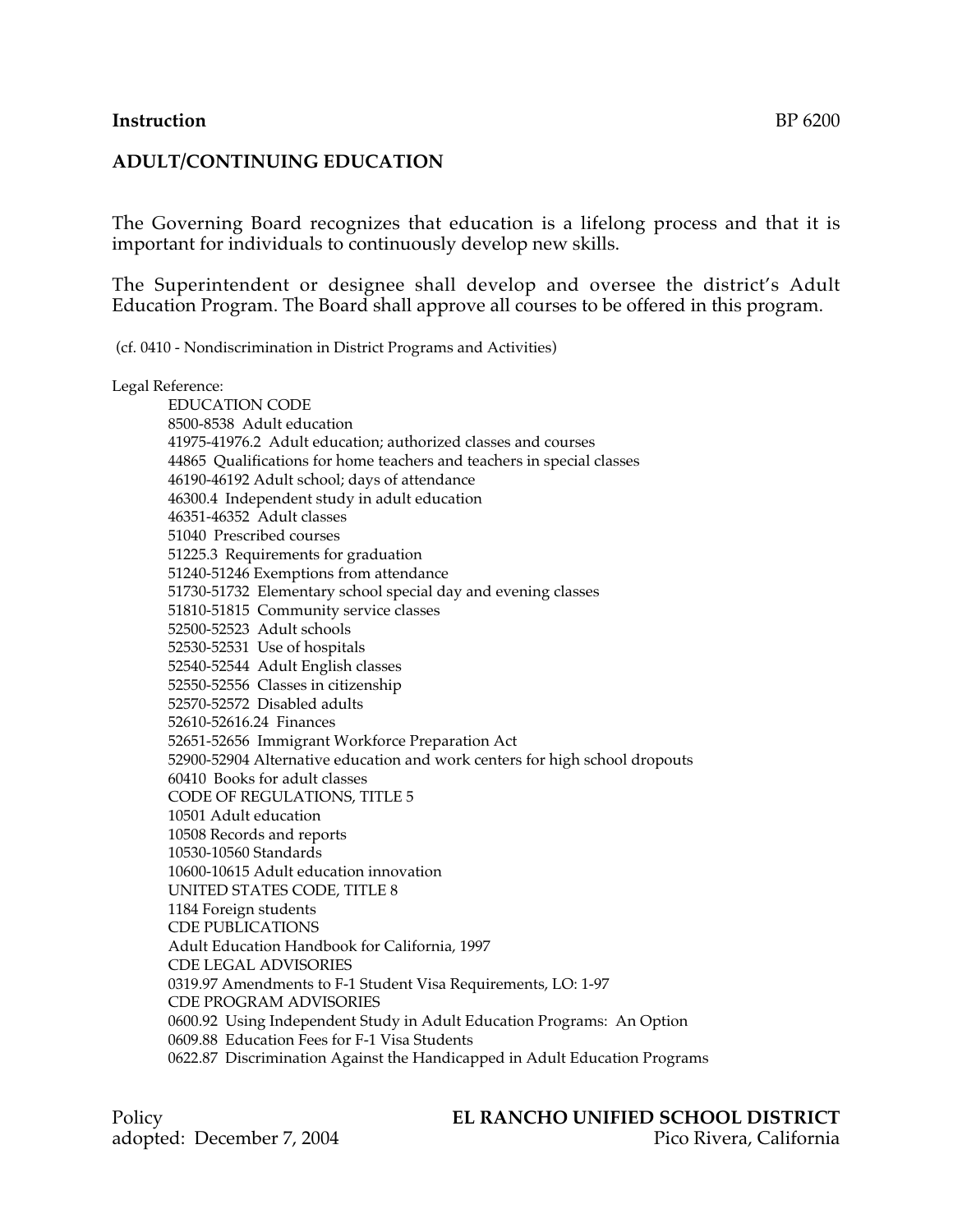## **ADULT/CONTINUING EDUCATION**

All adult education programs, courses and classes and their enrollment period shall be listed in the district's catalog of adult education classes provided to the public. (Education Code 52523)

### **Enrollment**

Adults shall have first priority for enrollment in any adult education class, provided they enroll during the regular enrollment period. (Education Code 52523)

For purposes of these programs, "adults" include persons age 18 or older or other persons not concurrently enrolled in a regular high school program. (Education Code 52610)

Students possessing or seeking an F-1 visa designation shall not be enrolled in district adult school programs. Students currently enrolled with an F-1 visa designation shall continue to be eligible for enrollment in district adult schools until their visas expire or until they leave the United States. (8 USC 1184)

(cf. 5111.2 – Nonresident Foreign Students)

### **Concurrent Enrollment of High School Students**

High school students shall be permitted to enroll in an adult education program, course or class for sound educational purposes. Such classes shall supplement and not supplant the regular high school curriculum. Sound educational purposes include, but are not limited to, the following: (Education Code 52523)

- 1. The adult education program, course or class is not offered in the regular high school curriculum.
- 2. The student needs the adult education program, course or class in order to make up deficient credits for graduation from high school.
- 3. The adult education program, course or class allows the student to gain vocational and technical skills beyond that provided by the regular high school's vocational and technical education program.

(cf. 6178 – Vocational Education)

4. The adult education program, course or class supplements and enriches the high school student's educational experience.

High school students are expected to enroll in regular high school classes before seeking admission to any similar classes offered in the adult education program. A failed course, however, may be repeated through adult education.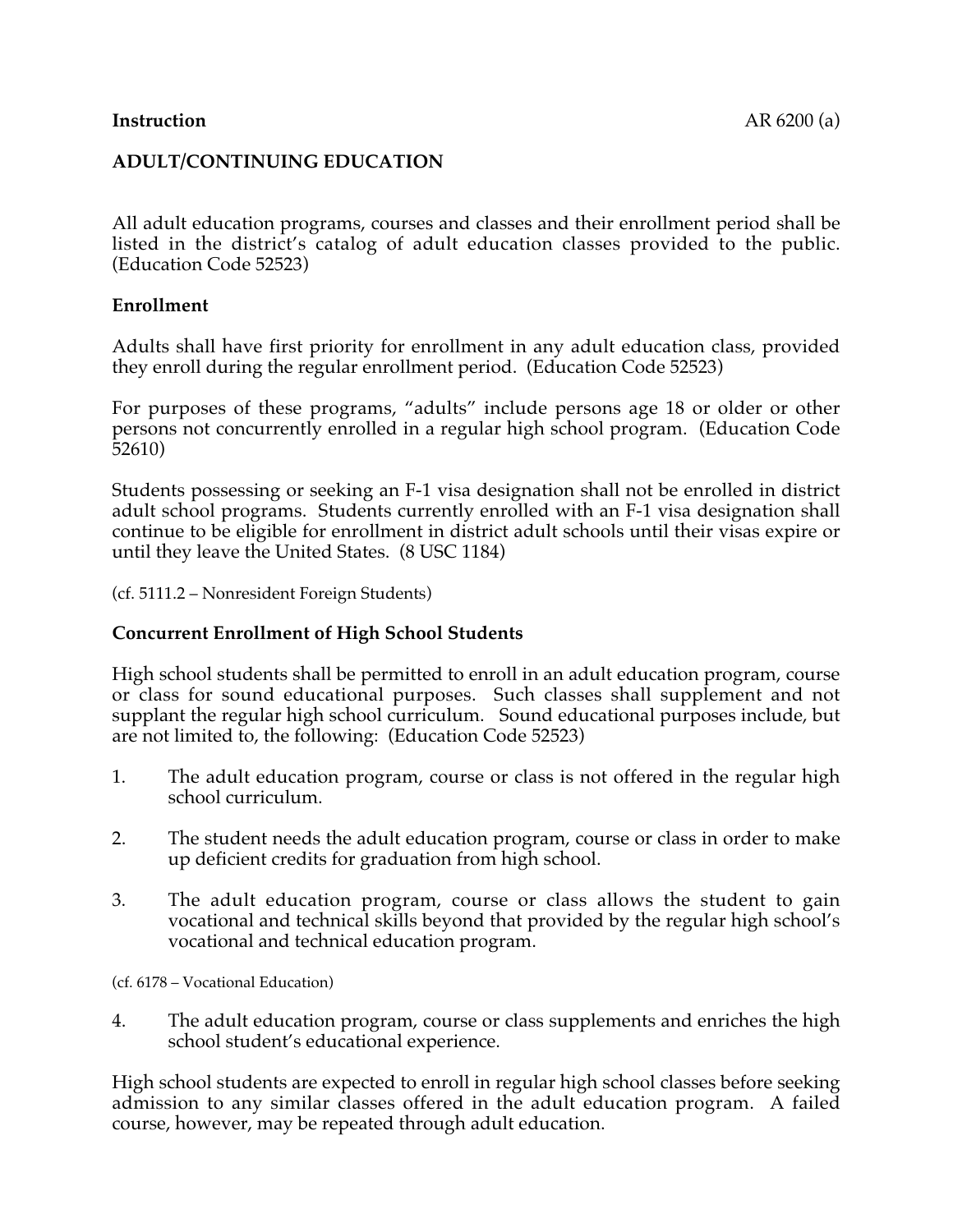# **ADULT/CONTINUING EDUCATION** (continued)

Before enrolling in an adult education class, the high school student shall complete a counseling session that includes his/her parent/guardian and a certificated representative of the high school. The certificated high school representative shall ensure that the student's school record includes written documentation of the meeting and both of the following statements: (Education Code 52500.1, 52523)

- 1. That the student is enrolling voluntarily in the adult education class.
- 2. That this enrollment will enhance the student's progress toward meeting educational requirements for high school graduation.

#### **Courses**

A proposed adult education class shall have an educational purpose and meet the following criteria required for approval by the California Department of Education.

1. The class shall be located in a facility which clearly identifies the class as being open to the general public, with the exception of apprenticeship training classes, classes designed to serve the needs of disabled adults, classes in state hospitals and classes in jails and prisons. (Education Code 52517, 52570)

(cf. 0410 – Nondiscrimination in District Programs and Activities)

- 2. Class time shall be devoted to instruction.
- 3. Course content shall be educational and intended to teach a skill or knowledge unrelated to repetitive practices.
- 4. The course title shall clearly indicate its educational nature.

Adult education classes or courses shall offer instruction in one or more the following categories: (Education Code 41976)

- 1. Parenting, including parent cooperative preschools, classes in child growth and development, and parent-child relationships.
- 2. Elementary and secondary basic skills and other courses and classes required for the high school diploma.
- 3. English as a second language (ESL).
- 4. Programs for immigrants eligible for educational services in citizenship, English as a second language, and workforce preparation classes in the basic skills of speaking, listening, reading, writing, mathematics, decision making and problem solving, and other classes required for preparation to participate in job-specific technical training.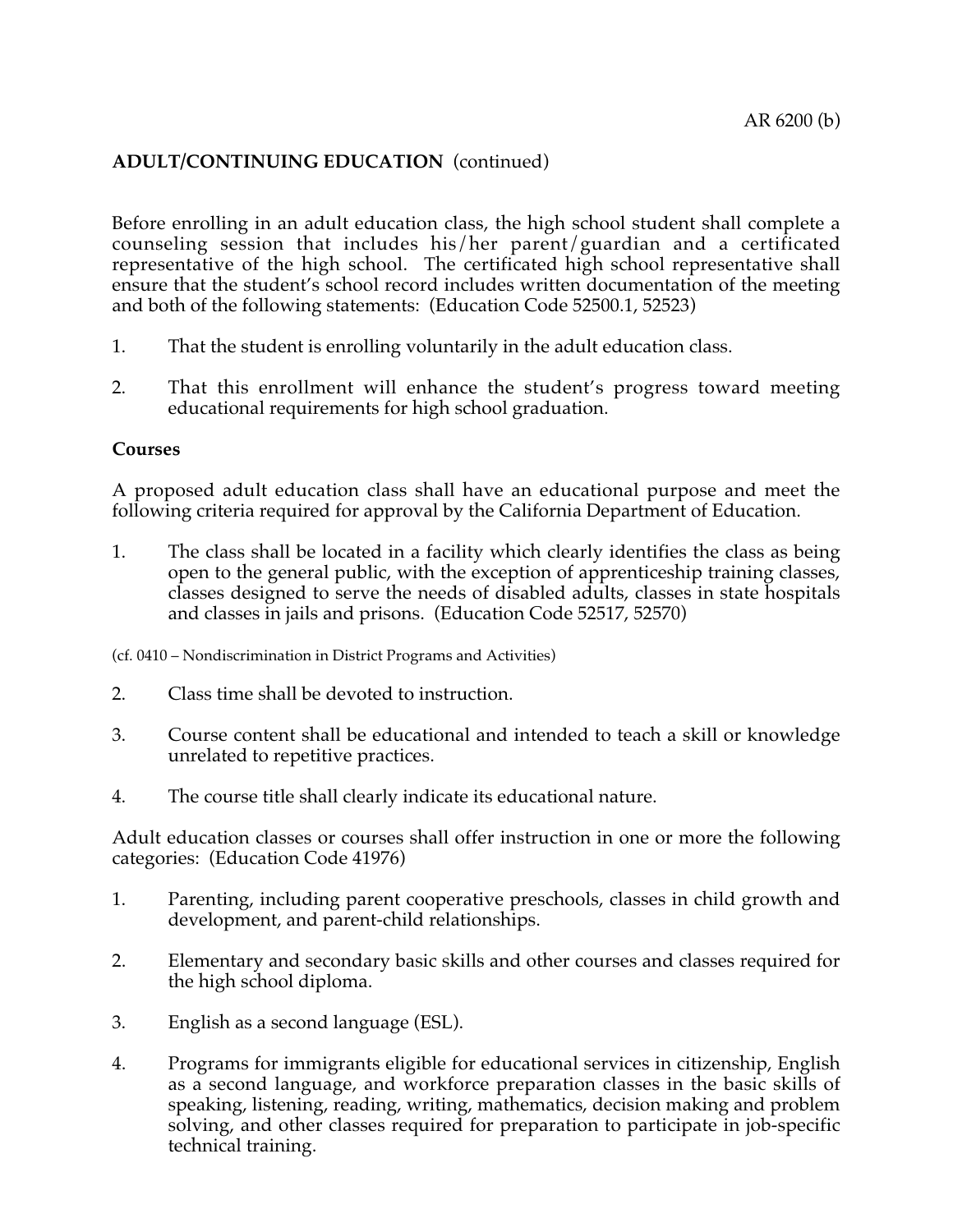# **ADULT/CONTINUING EDUCATION** (continued)

- 5. Short-term vocational programs with high employment potential
- 6. Programs for older adults
- 7. Programs for apprentices
- 8. Home economics
- 9. Health and safety education

Classes for adults may be offered any day or evening, including weekends, for such length of time during the school year as determined by the Governing Board. (Education Code 52505, 52513)

#### **Community Service Classes**

As part of the adult education program, the Board may establish and maintain community service classes to provide instruction that contributes to the physical, mental, moral, economic or civil development of any persons who may wish to enroll. (Education Code 51813)

Certificates of skill or accomplishment may be provided upon the satisfactory completion of community service classes. (Education Code 51813)

#### **Independent Study**

The Superintendent or designee may make independent study available as an instructional strategy for students enrolled in adult education as appropriate to meet their individual needs.

```
(cf. 6158 – Independent Study)
```
Participation in independent study shall be voluntary. (Education Code 51747)

For students 21 years of age or older, or students 19 years of age or older who have not been continuously enrolled in school since their 18<sup>th</sup> birthday, any course taken through independent study must be a course listed in Education Code 51225.3 or otherwise required by the Board as a prerequisite to receiving a diploma for high school graduation. (Education Code 46300.4)

```
(cf. 6143 – Courses of Study)
```
#### **Fees**

The district may charge adult education students a registration fee for each adult education class, with the following exceptions: